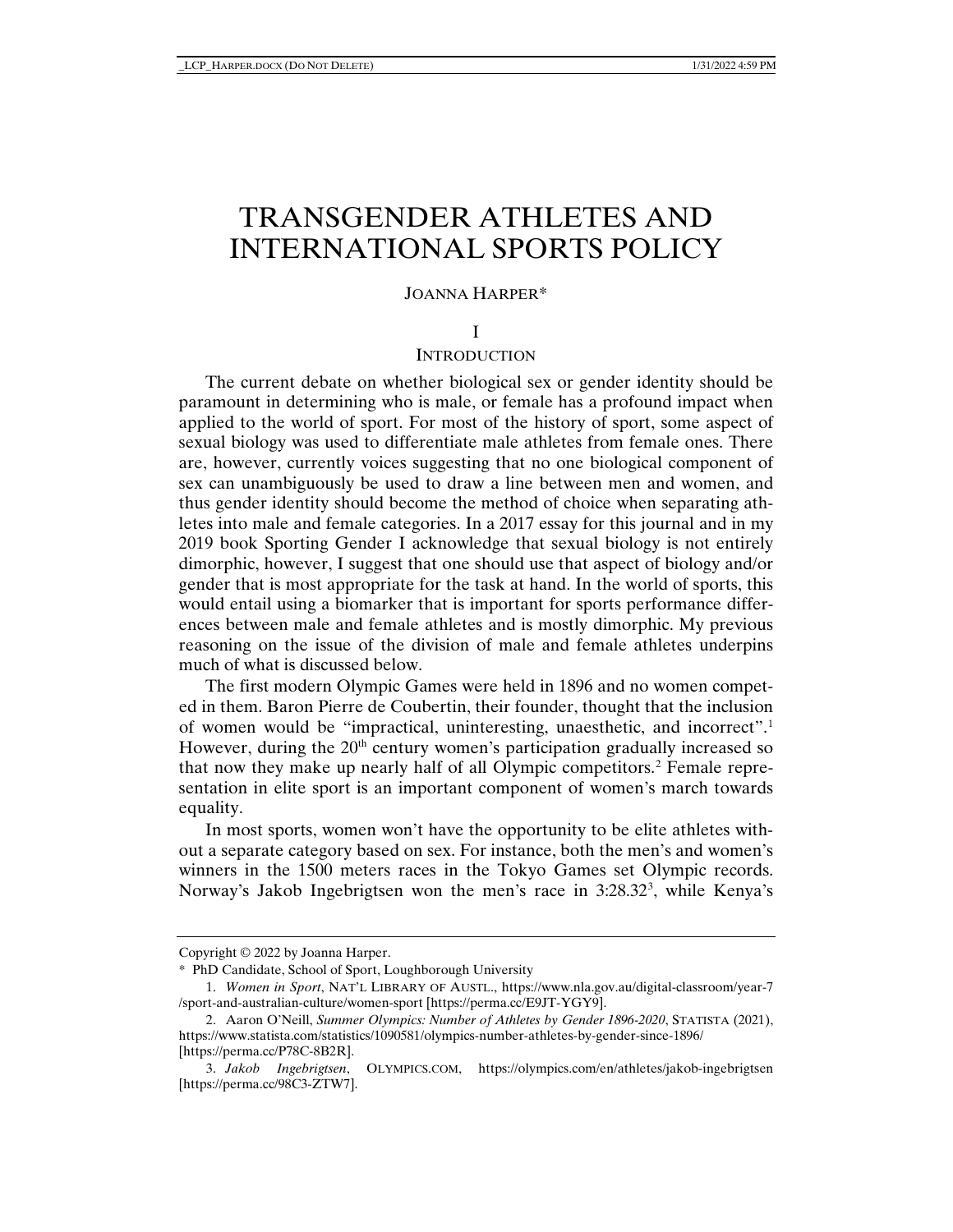Faith Kipyegon won the women's race in 3:53.11[4](#page-1-0) Although Kipyegon shattered the previous women's Olympic record, her time was 12% slower than Ingebrigtsen's. Moreover, even with her Olympic record time, Kipyegon wouldn't have qualified for the Olympics if there wasn't a separate event for women. One had to run 3:35 to qualify automatically for the men's 1500 at the Tokyo Olympics,[5](#page-1-1) and it took 3:37.5 just to qualify for the men's event at Team USA's Olympic Trials.[6](#page-1-2) A similar pattern holds throughout most sports. The very best women would be routinely beaten by second-tier men in swimming, weightlifting, cycling and just about any sport where valid comparisons can be made.

Although female athletes are hampered by a lack of financial and social support, the most important reason for the discrepancy between male and female athletic performance is rooted in biology.[7](#page-1-3) As a result of puberty, men have higher testosterone levels, which are associated with greater muscle size and strength, higher hemoglobin levels, greater bone density, and higher adult height;<sup>[8](#page-1-4)</sup> all advantages in many sports. We continue to work toward equal financial and social support for female athletes, but such support cannot mitigate these physical sex-linked advantages. No amount of increased financial and/or social support would enable Kipyegon to run as fast as any of the men who ran in the American 1500 trials race. Hence, there are very good reasons to not allow athletes who have undergone male puberty to compete in women's sport.

Not everyone who undergoes male-type puberty, however, is unquestionably a man. Transgender women and women with certain XY differences of sex development (DSDs)<sup>[9](#page-1-5)</sup> will also undergo male-type puberty and potentially derive male-like sporting advantages from the experience. The presence of malelike advantage in athletes who identify as female, and in some cases were assigned female at birth, has made it very difficult for sports authorities to create appropriate eligibility criteria for the women's category in sport. The challenge

<span id="page-1-4"></span>8. Emma N. Hilton & Tommy R. Lundberg, *Transgender Women in the Female Category of Sport: Perspectives on Testosterone Suppression and Performance Advantage*, 51 SPORTS MED. 199–214 (2020).

<span id="page-1-0"></span><sup>4.</sup> *Faith Chepngetich Kipyegon*, OLYMPICS.COM, https://olympics.com/en/athletes/faithchepngetich-kipyegon [https://perma.cc/YKS6-TD8X].

<span id="page-1-1"></span><sup>5.</sup> Gordon Mack, *2020 Olympic Qualifying Standards Released*, FLOTRACK (Mar. 10, 2019), https://www.flotrack.org/articles/6394026-2020-olympic-qualifying-standards-released [https://perma.cc /ZJH8-Y7Q5].

<span id="page-1-2"></span><sup>6.</sup> *Qualifying Standards*, USA TRACK & FIELD, https://www.usatf.org/events/2021/2020-u-solympic-team-trials-track-field/qualifying-standards [https://perma.cc/4YL9-627L].

<span id="page-1-3"></span><sup>7.</sup> David J Handelsman, Angelica L Hirschberg & Stephane Bermon, *Circulating Testosterone as the Hormonal Basis of Sex Differences in Athletic Performance*, 39 ENDOCRINE REVIEWS 803–29 (2018).

<span id="page-1-5"></span><sup>9.</sup> IAAF introduces new eligibility regulations for female classification: press-release: World Athletics, worldathletics.org, *available at* https://www.worldathletics.org/news/press-release/eligibilityregulations-for-female-classifica. XY differences of development (DSDS) are autosomal recessive conditions in which a human being is born with a Y chromosome and (internal) testes but possesses external genitalia that appear female at birth. Some people with XY DSDs will be phenotypically female, but others will undergo the masculinization that occurs with male-type puberty. World Athletics identified four XY DSDS in which the advantages gained in puberty are large enough that the organization determined it necessary to impose restrictions.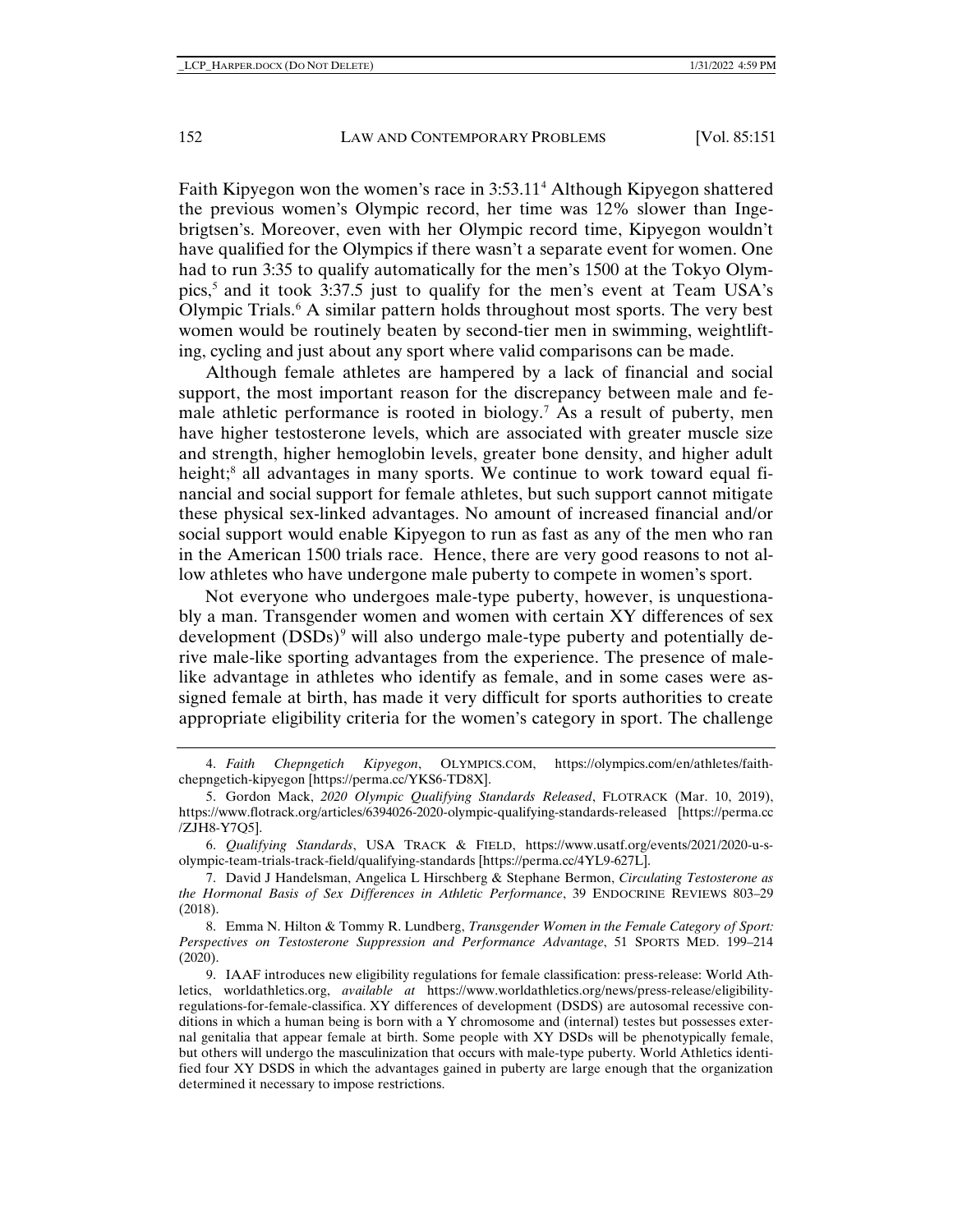inherent in defining eligibility for the women's category first became apparent in the 1930s when many of the top female athletes in the world probably manifested DSDs, including the three medalists in the women's 100 meter race in the 1936 Berlin Olympics.[10](#page-2-0)

Both the International Olympic Committee (IOC) and World Athletics first introduced regulations to control access to the women's division in the 1940s.<sup>[11](#page-2-1)</sup> It wasn't until 2004 that the IOC first allowed transgender women to compete in the women's category at the Olympic Games.[12](#page-2-2) The Stockholm Consensus allowed trans women who had undergone gonadectomy, two years of postsurgical hormone therapy, and all associated legal changes to compete against other women in the Olympics. In 2016, the IOC released guidelines removing the need for surgery or legal changes in trans women, instead substituting a requirement for one-year of low testosterone and a statement of intent to continue competing in the women's category[.13](#page-2-3) (Today, the IOC's positions are called "guidelines" or "frameworks" because the Olympic Charter gives the international sports federations (IFs), not the IOC, the authority to make eligibility rules for their respective sports. Nevertheless, as the titular head of the Olympic Movement, the IOC's policy positions are influential.) In 2021, the IOC changed direction once again, prioritizing trans rights in a framework which abandons testosterone as the proxy for the sex-linked advantages the category is designed to regulate.<sup>[14](#page-2-4)</sup>

Not all sports federations are willing to follow the 2021 IOC guidelines. World Athletics is determined to stick to its 2019 testosterone-based transgender regulations<sup>[15](#page-2-5)</sup> while World Rugby continues to affirm its 2020 ban of transgender women in international level women's competition.[16](#page-2-6) The fact that three major international governing bodies (the IOC, World Athletics, and World Rugby) can decide on three very different policies for transgender athletes is indicative of the difficulty in establishing universal agreement on transgender regulations for sport.

15. *World Athletics: Constitution & Book of Rules*, WORLD ATHLETICS,

<span id="page-2-5"></span>https://www.worldathletics.org/about-iaaf/documents/book-of-rules [https://perma.cc/P6AV-SCZ5]. 16. *World Rugby approves updated Transgender Participation Guidelines*, WORLD RUGBY,

<span id="page-2-0"></span><sup>10.</sup> JOANNA HARPER & DAVID J. EPSTEIN, SPORTING GENDER: THE HISTORY, SCIENCE, AND STORIES OF TRANSGENDER AND INTERSEX ATHLETES 30 (2019).

<sup>11.</sup> LINDSAY PIEPER, SEX TESTING: GENDER POLICING IN WOMEN'S SPORTS 31 (2016).

<sup>12.</sup> Arne Ljungqvist, *Sex Segregation and Sport*, 52 BRIT. J. OF SPORTS MED. 3, 3 (2017).

<span id="page-2-3"></span><span id="page-2-2"></span><span id="page-2-1"></span><sup>13.</sup> Myron Genel, *Transgender Athletes: How Can They Be Accommodated?*, 16 CURRENT SPORTS MED. REPORTS 12–13 (2017).

<span id="page-2-4"></span><sup>14.</sup> IOC releases Framework on Fairness, Inclusion and Non-discrimination on the basis of gender identity and sex variations, INT'L OLYMPIC COMM. (Nov. 16, 2021), https://olympics.com/ioc/news/iocreleases-framework-on-fairness-inclusion-and-non-discrimination-on-the-basis-of-gender-identity-andsex-variations [https://perma.cc/A4PK-BAJU] [hereinafter IOC].

<span id="page-2-6"></span>https://www.world.rugby/news/591776/world-rugby-approves-updated-transgender-participationguidelines [https://perma.cc/U4AV-FRKR].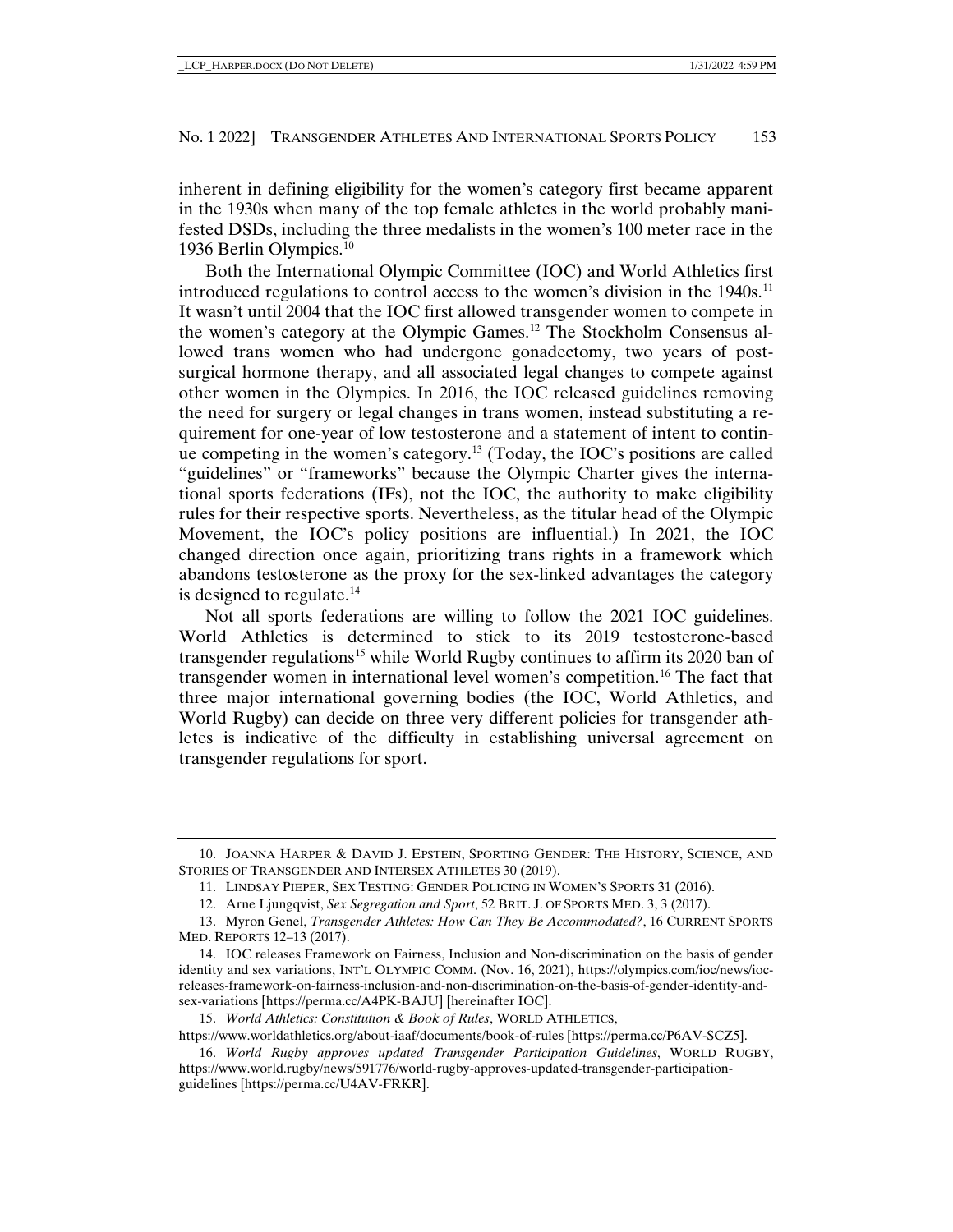Generally, the arguments for inclusive transgender policies focus on the human rights of transgender people.<sup>[17](#page-3-0)</sup> Thus, it has been suggested that any exclusion of transgender athletes is inconsistent with who they are because whether one is male, female, or non-binary is a matter of gender not  $sex$ ,<sup>[18](#page-3-1)</sup> and in terms of their gender trans women are unequivocally women.[19](#page-3-2) Privileging gender over sex, they argue that exclusion is "detrimental not only to the excluded athletes but to sport itself"[20](#page-3-3) because sport becomes a lesser place when the multiple benefits accruing from sports participation are denied to some. For these reasons, inclusion advocates brook no different treatment or restrictions on trans athletes.

On the other hand, those who argue for the exclusion of trans women from women's sport suggest that there is an inherent unfairness associated with al-lowing trans women to compete against cisgender women.<sup>[21](#page-3-4)</sup> They suggest that it is the sexual biology of men and women that is paramount,<sup>[22](#page-3-5)</sup> citing the well-known advantages that men have over women<sup>[23](#page-3-6)</sup> and suggesting that there is little or no difference in the athletic capabilities of trans women and cisgender men.[24](#page-3-7) That is, they suggest that trans women are unequivocally biologically male.<sup>[25](#page-3-8)</sup>

The differences between those who advocate for the exclusion of trans women from women's sports and the those who advocate for the unconditional inclusion of trans women in female sport are seemingly unsolvable. If one were to consider that both sex and gender matter when determining who is male and who is female, however, one might make headway. Perhaps there is also justification for some middle ground between total exclusion and unconditional inclusion. If so, then perhaps transgender policies such as the one put forward by World Athletics can be justified.

<span id="page-3-4"></span>21. Summary of Transgender Biology and Performance Research, WORLD RUGBY (2020), https://resources.world.rugby/worldrugby/document/2020/10/09/a67e3cc3-7dea-4f1e-b523-2cba1073729d /Transgender-Research\_Summary-of-data\_ENGLISH-09.10.2020.pdf [https://perma.cc/QAC4-E3WT].

<span id="page-3-5"></span>22. USA Powerlifting Tue Committee Report, USA POWERLIFTING (2019), https://www.usapowerlifting.com/wp-content/uploads/2019/05/USA-Powerllifting-TUE-Committee-Report-2019.pdf [https://perma.cc/6A26-U4CT].

<span id="page-3-6"></span>23. Alex Berezow, *Should Men Who Identify As Women Compete In Women's Sports?*, THE AM. COUNCIL ON SCI. AND HEALTH (2018), https://www.acsh.org/news/2018/10/16/should-men-whoidentify-women-compete-womens-sports-13518 [https://perma.cc/2S8B-UMGE].

<span id="page-3-0"></span><sup>17.</sup> Heather Sykes, *Transsexual and Transgender Policies in Sport*, 15 WOMEN IN SPORT AND PHYSICAL ACTIVITY J. 3-13 (2006).

<span id="page-3-1"></span><sup>18.</sup> John Gleaves & Tim Lehrbach, *Beyond fairness: The ethics of inclusion for transgender and intersex athletes*, 43 J. OF THE PHIL. OF SPORT 311–26 (2016).

<span id="page-3-2"></span><sup>19.</sup> Taryn Knox, Lynley C Anderson & Alison Heather, *Transwomen in Elite Sport: Scientific and Ethical Considerations*, 45 J. OF MED. ETHICS 395–403 (2019).

<span id="page-3-3"></span><sup>20.</sup> Georgina Stebbings et al., *The BASES Expert Statement on Eligibility for Sex Categories in Sport: Trans Athletes The Sport and Exercise Scientist*, BRIT. ASS'N OF SPORT AND EXERCISE SCI. 14– 15 (2021).

<span id="page-3-8"></span><span id="page-3-7"></span><sup>24.</sup> Chase Strangio & Gabriel Arkles, *Four Myths About Trans Athletes, Debunked*, AM. C.L. UNION (2020), https://www.aclu.org/news/lgbtq-rights/four-myths-about-trans-athletes-debunked/ [https://perma.cc/D9KJ-9DMS].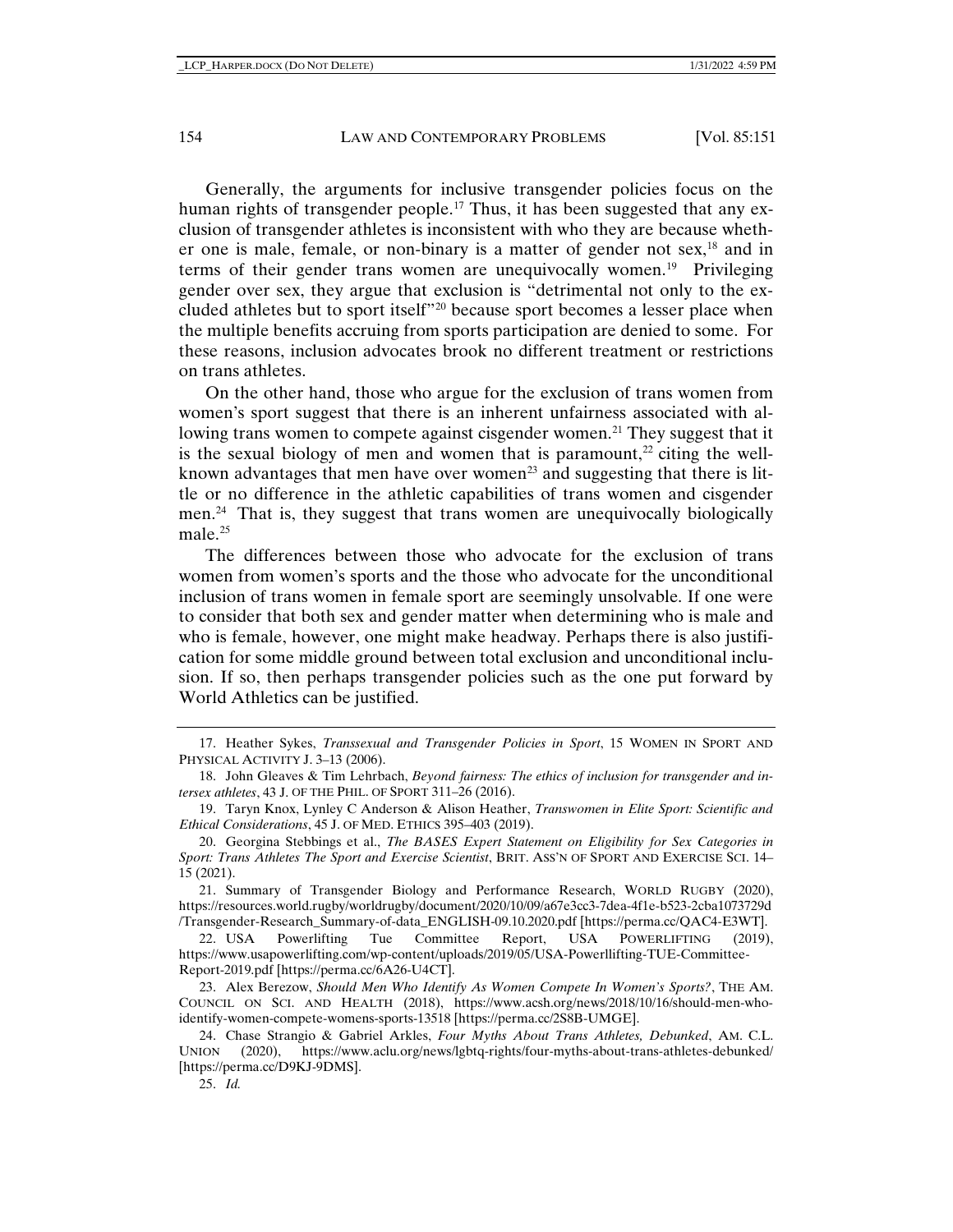The rest of my essay develops this point in three parts as follows: Part II summarizes the effects of androgenic hormones on athletic performance and situates what we know about transgender athletes in that science. Part III describes the project to include transgender athletes in elite competitive sport which has and continues mostly to classify athletes based on whether they are physically male or female. Using the best available scientific evidence and the goals of international elite sport as the guide, Part IV evaluates the transgender policies of three international governing bodies: the International Olympic Committee, World Rugby, and World Athletics.

#### II

## HORMONES AND TRANSGENDER ATHLETES

As noted in the introduction, there are important biological differences between male and female athletes. Prior to puberty, athletic differences between males and females are generally considered to be minor,<sup>[26](#page-4-0)</sup> however, athletic capabilities of males typically increase dramatically during and after puberty due to sharp increases in testosterone levels that result in men having fifteen times the circulating testosterone levels of women.<sup>[27](#page-4-1)</sup> The pubertal increase in testosterone in men promotes muscular strength, in association with increased muscle cross section area and increased lean body mass.[28](#page-4-2) Muscle cross section area is strongly associated with strength, which is recognized as a key determinant in athletic success in those sports demanding power and speed.[29](#page-4-3) An increased testosterone level also stimulates erythropoiesis, the production of red blood cells, leading to higher levels of the protein hemoglobin in men than women.<sup>[30](#page-4-4)</sup> Hemoglobin is responsible for oxygen transport from the lungs to muscles and other peripheral tissues.<sup>[31](#page-4-5)</sup> Hence, higher hemoglobin or hematocrit, the volume of red blood cells compared with total blood volume, can lead to an increased oxygen supply to the tissues, and increased endurance performance.<sup>[32](#page-4-6)</sup>

In contrast to the well-defined athletic differences that exist between cisgender men and women, the athletic differences between trans men and cis-

<span id="page-4-0"></span><sup>26.</sup> Espen Tønnessen et al., *Performance development in adolescent track and field athletes according to age, sex and sport discipline*, 10 PLOS ONE (2015).

<span id="page-4-1"></span><sup>27.</sup> Yoon Ju Bae et al., *Reference intervals of nine steroid hormones over the life-span analyzed by LC-MS/MS: Effect of age, gender, puberty, and oral contraceptives*, 193 THE J. OF STEROID BIOCHEMISTRY AND MOLECULAR BIOLOGY 105409 (2019).

<span id="page-4-2"></span><sup>28.</sup> David J Handelsman, *Sex differences in athletic performance emerge coinciding with the onset of male puberty*, 87 CLINICAL ENDOCRINOLOGY 68–72 (2017).

<span id="page-4-3"></span><sup>29.</sup> John Cronin et al., *A Brief Review of Handgrip Strength and Sport Performance*, 31 J. OF STRENGTH AND CONDITIONING RESEARCH 3187–217 (2017).

<span id="page-4-4"></span><sup>30.</sup> Andrea D. Coviello et al., *Effects of graded doses of testosterone on erythropoiesis in healthy young and older men*, 93 THE J. OF CLINICAL ENDOCRINOLOGY & METABOLISM 914–19 (2008).

<span id="page-4-5"></span><sup>31.</sup> Robert I. Weed, Claude F. Reed & George Berg, *Is hemoglobin an essential structural component of human erythrocyte membranes?*, 42 J. OF CLINICAL INV. 581–88 (1963).

<span id="page-4-6"></span><sup>32.</sup> James M Otto, Hugh E Montgomery & Toby Richards, *Haemoglobin concentration and mass as determinants of exercise performance and of surgical outcome*, 2 EXTREME PHYSIOLOGY & MED. (2013).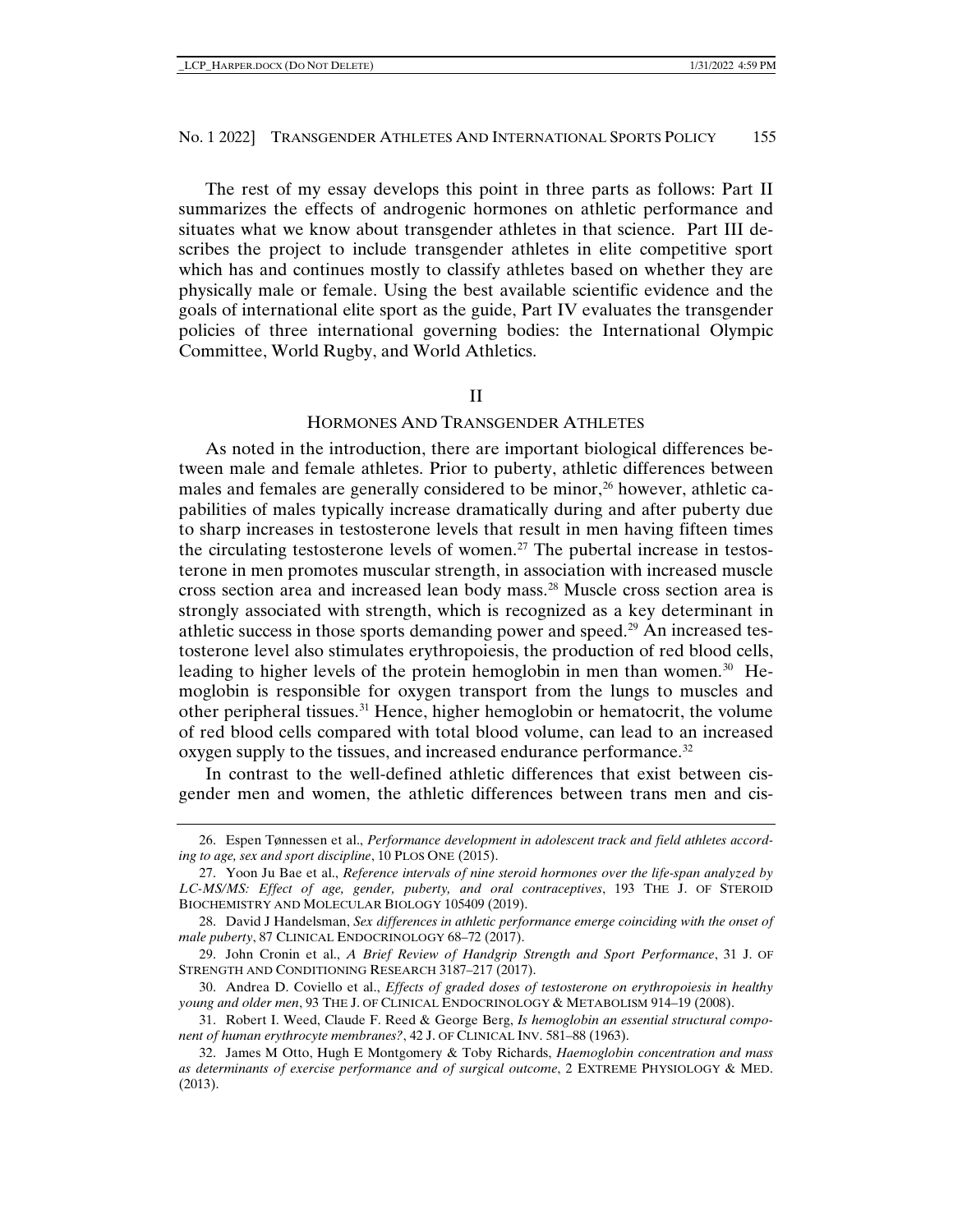gender men, and between trans women and cisgender women are less well understood. It is possible that the gender identities of transgender people lead to athletic differences from cisgender people of the same birth-assigned sex, even prior to initiation of gender affirming hormone therapy (GAHT). Later in this essay, I note two areas in which non-athletic, hormone naïve trans women differ physically from cisgender men. There are significant changes in the athletic capabilities of transgender athletes after GAHT initiation, although the magnitude of these changes is generally poorly understood.

GAHT is designed to modify existing bodies to be more phenotypically like cisgender counterparts.[33](#page-5-0) As a result, use of GAHT has been shown to be associated with increased wellbeing.[34](#page-5-1),[35](#page-5-2) For trans women, the goal of hormone therapy is to bring both testosterone and estrogen levels to typical female values (i.e., testosterone to less than 2 nmol/L, and estrogen to approximately 400-600 pmol/L).[36](#page-5-3) GAHT for trans women typically consists of estrogen supplementation and testosterone-suppressing drugs. The exact drugs prescribed depends on several factors, including geography, clinic, and cost.<sup>[37](#page-5-4)</sup> Varied hormone therapy regimens and protocols are employed within and between clinics, and within and between countries. Gonadotropin releasing hormone (GnRH) agonists are highly effective, lowering sex hormone levels by 95% in both sexes,  $38$  but they are expensive.[39](#page-5-6) Less costly anti-androgen drugs, such as spironolactone and cy-proterone, are used in the United States,<sup>[40](#page-5-7)</sup> and much of Europe and Oceania, respectively.[41](#page-5-8)

Regimens may also differ by country. For instance, the Karolinksa Institute in Sweden starts trans women on GnRH agonists for one month and then initi-

<span id="page-5-4"></span>37. Ingrid Bretherton et al., *Cross-sex hormone therapy in Australia: the prescription patterns of clinicians experienced in adult transgender healthcare*, 49 INTERNAL MED. J. 182–88 (2019).

<span id="page-5-5"></span>38. Giacomo Novara et al., *Impact of surgical and medical castration on serum testosterone level in prostate cancer patients*, 82 UROLOGIA INTERNATIONALIS 249–55 (2009).

<span id="page-5-6"></span>39. Wylie C. Hembree et al., *Endocrine Treatment of Gender-Dysphoric/Gender-Incongruent Persons: An Endocrine Society Clinical Practice Guideline*, 23 ENDOCRINE PRAC. 3869–903 (2017).

<span id="page-5-7"></span>40. Jason R. Bisson, Kelly J. Chan & Joshua D. Safer, *Prolactin Levels Do Not Rise Among Transgender Women Treated with Estradiol and Spironolcatone*, 24 ENDOCRINE PRAC. 646–51 (2018).

<span id="page-5-0"></span><sup>33.</sup> B. Fabris, S. Bernardi & C. Trombetta, *Cross-sex hormone therapy for gender dysphoria*, 38 J. OF ENDOCRINOLOGICAL INV. 269–82 (2015).

<span id="page-5-1"></span><sup>34.</sup> Walter Pierre Bouman et al., *Transgender and anxiety: A comparative study between transgender people and the general population*, 18 INT'L J. OF TRANSGENDERISM 16–26 (2017).

<span id="page-5-2"></span><sup>35.</sup> Gemma L. Witcomb et al., *Levels of depression in transgender people and its predictors: results of a large matched control study with transgender people accessing clinical services*, 235 J. OF AFFECTIVE DISORDERS 308–15 (2018).

<span id="page-5-3"></span><sup>36.</sup> Leighton J Seal, *A review of the physical and metabolic effects of cross-sex hormonal therapy in the treatment of gender dysphoria*, 53 ANNALS OF CLINICAL BIOCHEMISTRY: INT'L J. OF LABORATORY MED. 10–20 (2016).

<span id="page-5-8"></span><sup>41.</sup> Katrien Wierckx et al., *Cross Sex hormone therapy in trans persons is safe and effective at short time follow up: Results from the European Network for the investigation of gender incongruence*, 11 THE J. OF SEXUAL MED. 1999–2011 (2014).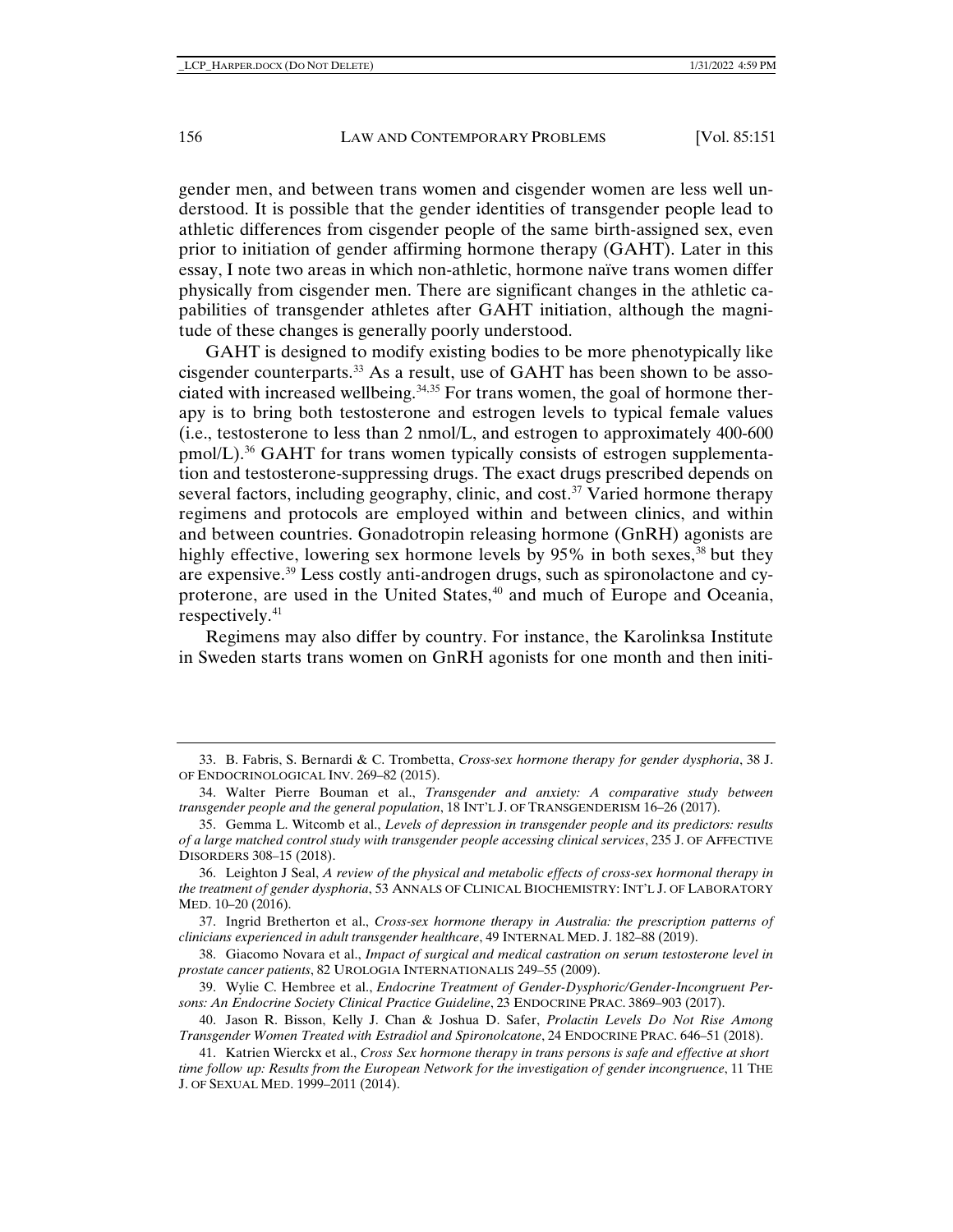ates estrogen use.[42](#page-6-0) In contrast, clinics in the UK employ gradually increasing doses of estrogen over a six to nine month period, before initiating GnRH agonists.[43](#page-6-1) Should a trans woman undergo gonadectomy, anti-androgen drugs are no longer required and lower doses of estrogen may also be prescribed[.44](#page-6-2) GAHT for trans men is simpler and primarily consists of testosterone injec-tions<sup>[45](#page-6-3)</sup> designed to bring serum testosterone levels up to typical male values (15-20 nmol/L), although GnRH agonists are sometimes used to reduce estrogen production in those trans men who have not had their ovaries removed. GnRH agonists are also used alone on both sexes as a method to prevent pubertal changes from occurring in younger patients.[46](#page-6-4)

Although the primary purpose of GAHT is to increase the wellbeing of trans patients, the resultant hormonal changes will also affect the physical capabilities of trans athletes. In the  $21<sup>st</sup>$  century there have been studies that have explored how changes induced by GAHT are related to athletic capability and sports policies. The first study<sup>[47](#page-6-5)</sup> to explore the questions surrounding  $GAHT$ and trans athletes influenced the International Olympic Committee decision to allow trans athletes to compete in the games in 2004. A 2015 retrospective study of eight transgender distance runners<sup>[48](#page-6-6)</sup> influenced the 2016 IOC hormone-based policy. A 2018 systematic review of hormone-based effects on athletes<sup>[49](#page-6-7)</sup> influenced the 2019 World Athletics transgender policy. A narrative review of GAHT-based changes in non-athletes<sup>[50](#page-6-8)</sup> influenced the 2020 World Rugby policy.

If the above four studies are combined with three additional studies $51,52,53$  $51,52,53$  $51,52,53$  $51,52,53$ there are patterns that emerge, but there are also some inconsistencies:

<span id="page-6-0"></span><sup>42.</sup> Anna Wiik et al., *Metabolic and functional changes in transgender individuals following crosssex hormone treatment: design and methods of the GEnder Dysphoria Treatment in Sweden (GETS) study*, 10 CONTEM. CLINICAL TRIALS COMM. 148–53 (2018).

<sup>43.</sup> Seal, *supra* note 36.

<span id="page-6-2"></span><span id="page-6-1"></span><sup>44.</sup> Cécile A. Unger, *Hormone therapy for transgender patients*, 5 TRANSLATIONAL ANDROLOGY AND UROLOGY 877–84 (2016).

<span id="page-6-3"></span><sup>45.</sup> Nicole Y. Metzger & Soenke Boettger, *The effect of testosterone therapy on personality traits of trans men: a controlled prospective study in Germany and Switzerland*, 276 PSYCHIATRY RESEARCH 31–38 (2019).

<span id="page-6-4"></span><sup>46.</sup> Caroline Salas-Humara et al., *Gender affirming medical care of transgender youth*, 49 CURRENT PROB. IN PEDIATRIC AND ADOLESCENT HEALTH CARE (2019).

<span id="page-6-5"></span><sup>47.</sup> LJ Gooren & MC Bunck, *Transsexuals and competitive sports*, 151 EURO. J. OF ENDOCRINOLOGY 425–29 (2004).

<span id="page-6-11"></span><span id="page-6-7"></span><span id="page-6-6"></span><sup>48.</sup> Joanna Harper, *Race Times for Transgender Athletes*, 6 J. OF SPORTING CULTURES AND IDENTITIES 1–9 (2015).

<sup>49.</sup> Handelsman et al., *supra* note 7.

<sup>50.</sup> Hilton & Lundberg, *supra* note 8.

<span id="page-6-9"></span><span id="page-6-8"></span><sup>51.</sup> Anna Wiik et al., *Muscle Strength, Size, and Composition Following 12 Months of Genderaffirming Treatment in Transgender Individuals*, 105 THE J. OF CLINICAL ENDOCRINOLOGY & METABOLISM (2020).

<span id="page-6-10"></span><sup>52.</sup> Timothy A Roberts, Joshua Smalley & Dale Ahrendt, *Effect of gender affirming hormones on athletic performance in transwomen and transmen: Implications for sporting organisations and legislators*, 55 BRIT. J. OF SPORTS MED. 577–83 (2020).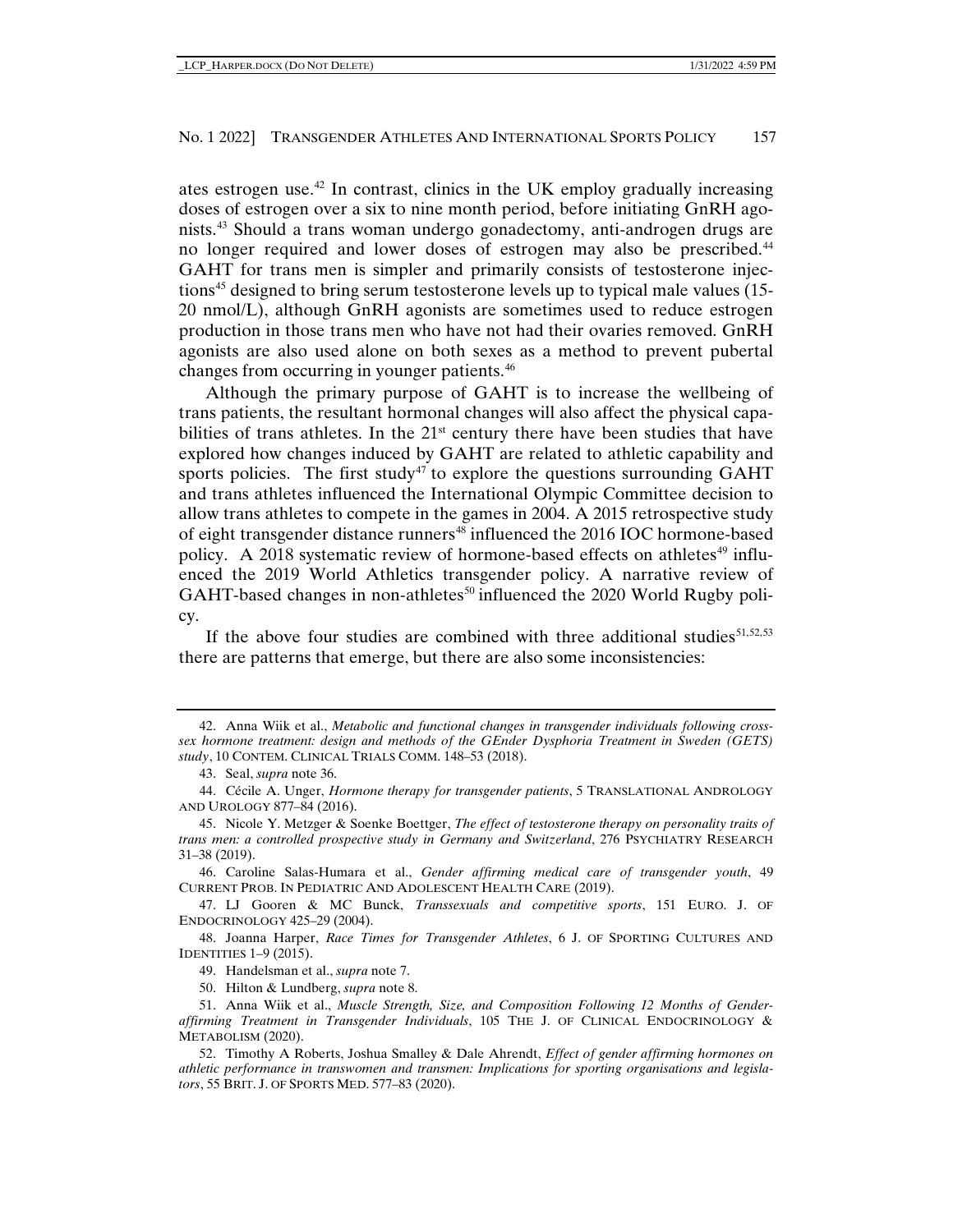Four of these seven studies<sup>54,[55,](#page-7-1)[56](#page-7-2),[57](#page-7-3)</sup> examined changes in non-athletes with GAHT. Trans women in these studies lost strength and muscularity but the losses were not sufficient to reduce their strength to levels equivalent to the overall female population. Trans men in these studies gained strength and muscularity but these gains were not sufficient to bring strength up to levels of cisgender men. The hemoglobin levels of the trans women were quickly reduced to levels that were equivalent to those of cisgender women. The hemoglobin levels of trans men increased to levels that were equivalent to those of cisgender men.

These studies on non-athletes may have limited applicability to athletes. A 2015 retrospective study of race times from eight trans women distance run-ners<sup>[58](#page-7-4)</sup> found speed loss of greater than 10%. The speed loss was large enough that collectively the runners were no more competitive in the women's category than they had been in the men's category. This finding is consistent with the hemoglobin reductions in the non-athletic trans women. In contrast, a 2020 study of fitness tests of transgender armed forces personnel<sup>[59](#page-7-5)</sup> found that trans women lost their advantage over cisgender women in the number of push-ups and sit-ups per minute but did not lose all their advantage in the 1.5 mile run time. The increased performance of the trans men in the fitness tests were sufficient to equal cisgender men in the 1.5 mile run and push-ups per minute and exceed cisgender men in sit-ups per minute.

While GAHT clearly affects the performance of trans athletes, it is not possible to draw firm conclusions on the post-GAHT attributes of trans athletes based solely on the above studies. Future transgender studies should be sportspecific and athlete-centric. However, sporting bodies need to make decisions on eligibility for trans athletes in the present time and cannot wait for data from future research. In the absence of definitive answers from science, elite sports governing bodies have gravitated toward three different approaches, as illustrated by policy developments at the IOC, World Athletics, and World Rugby.

#### III

#### INCLUSION OF TRANSGENDER ATHLETES

The 2021 IOC transgender framework laid out ten principles to be considered by international sports federations when regulating trans athletes and the first of these principles was inclusion, suggesting that inclusion was the primary

56. Hilton & Lundberg, *supra* note 8.

- <span id="page-7-4"></span>58. Harper, *supra* note 48.
- <span id="page-7-5"></span>59. Roberts et el., *supra* note 52.

<span id="page-7-2"></span><span id="page-7-1"></span><span id="page-7-0"></span><sup>53.</sup> Joanna Harper et al., *How does hormone transition in transgender women change body composition, muscle strength and haemoglobin? Systematic review with a focus on the implications for sport participation*, 55 BRIT. J. OF SPORTS MED. 865–72 (2021).

<sup>54.</sup> Gooren & Bunck, *supra* note 47.

<sup>55.</sup> Wiik et al., *supra* note 51.

<span id="page-7-3"></span><sup>57.</sup> Harper et al., *supra* note 53.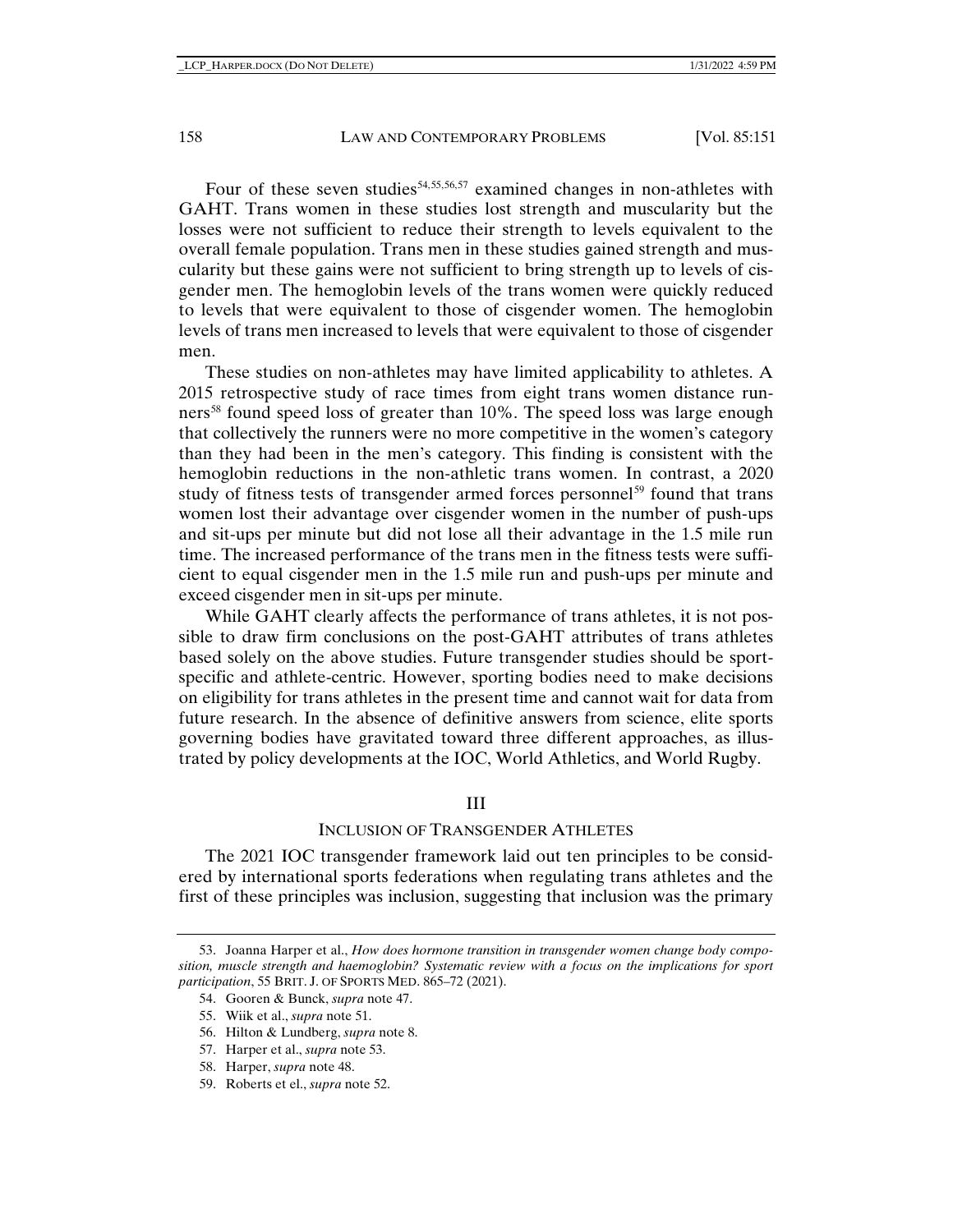principle.[60](#page-8-0) However, the notion of the primacy of trans inclusion is not new. Publications from as early as 2006 were touting the benefits of trans inclusion within women's sport. $61$ 

The well documented challenges faced by trans people help drive the calls for inclusion. Transgender people suffer from substantial discrimination<sup>62</sup>, elevated depression $^{63}$  $^{63}$  $^{63}$ , and generally poor mental health. $^{64}$  $^{64}$  $^{64}$  Trans people face many barriers to participation in sport including extreme discomfort in changing rooms and with rigidly enforced sex-specific uniform requirements.<sup>[65](#page-8-5)</sup> There is also much ridicule of those who don't match sex/gender stereotypes within sports. Given that the benefits of sports are numerous<sup>66</sup>, and include improved health indices $\frac{67}{7}$ , increased participation in sports should improve the lives of trans people. More generally, the argument is that trans people have the right to participate just as anyone else does, and that classification into the male or the female division based on gender identity should be as legitimate as classification based on sex traits like chromosomes, gonads, or testosterone levels. When they make their case, advocates of inclusion often downplay the physical advantages possessed by trans women in sports.<sup>[68](#page-8-8)</sup> Thus, trans advocates propose that any restrictions, particularly testosterone-based restrictions, on sports participation of trans people cannot be justified.<sup>[69](#page-8-9)</sup>

Beyond the calls for inclusion, it is also useful to note that there may be important biological differences between the general population of trans women and cisgender men even prior to GAHT initiation. There is significant evidence

<span id="page-8-0"></span><sup>60.</sup> Sean Ingle, *Trans women should not have to reduce testosterone, say new IOC guidelines*, THE GUARDIAN (Nov. 16, 2021), https://www.theguardian.com/sport/2021/nov/16/trans-women-should-nothave-to-reduce-testosterone-say-new-ioc-guidelines [https://perma.cc/87WB-2TZZ].

<span id="page-8-1"></span><sup>61.</sup> Ann Travers, *Queering Sport: Lesbian Softball Leagues and the Transgender Challenge*, 41 INT'L R. FOR THE SOCIOLOGY OF SPORT 431–46 (2006).

<span id="page-8-2"></span><sup>62.</sup> Michael A. Trujillo et al., *The buffering role of social support on the associations among discrimination, mental health, and suicidality in a transgender sample*, 18 INT'L J. OF TRANSGENDERISM 39–52 (2017).

<span id="page-8-3"></span><sup>63.</sup> Gemma L. Witcomb et al., *Levels of depression in transgender people and its predictors: Results of a large matched control study with transgender people accessing clinical services*, 235 J. OF AFFECTIVE DISORDERS 308–15 (2018).

<span id="page-8-4"></span><sup>64.</sup> Nat Thorne et al., *A comparison of mental health symptomatology and levels of social support in young treatment seeking transgender individuals who identify as binary and non-binary*, 20 INT'L J. OF TRANSGENDERISM 241–50 (2018).

<span id="page-8-5"></span><sup>65.</sup> Bethany Alice Jones et al., *Barriers and facilitators of physical activity and sport participation among young transgender adults who are medically transitioning*, 18 INT'L J. OF TRANSGENDERISM 227–38 (2017).

<span id="page-8-6"></span><sup>66.</sup> Kelsey Logan & Steven Cuff, *Organized Sports for Children, Preadolescents, and Adolescents*, 143 PEDIATRICS (2019).

<span id="page-8-7"></span><sup>67.</sup> Kelsey Logan et al., *Youth Sports Participation and health status in early adulthood: A 12-year follow-up*, 19 PREVENTIVE MED. REPORTS (2020).

<span id="page-8-8"></span><sup>68.</sup> Bethany Alice Jones et al., *Sport and Transgender People: A Systematic Review of the Literature Relating to Sport Participation and Competitive Sport Policies*, 47 SPORTS MED. 701–16 (2017).

<span id="page-8-9"></span><sup>69.</sup> Katrina Karkazis & Morgan Carpenter, *Impossible "Choices": The Inherent Harms of Regulating Women's Testosterone in Sport*, 15 J. OF BIOETHICAL INQUIRY 579–87 (2018).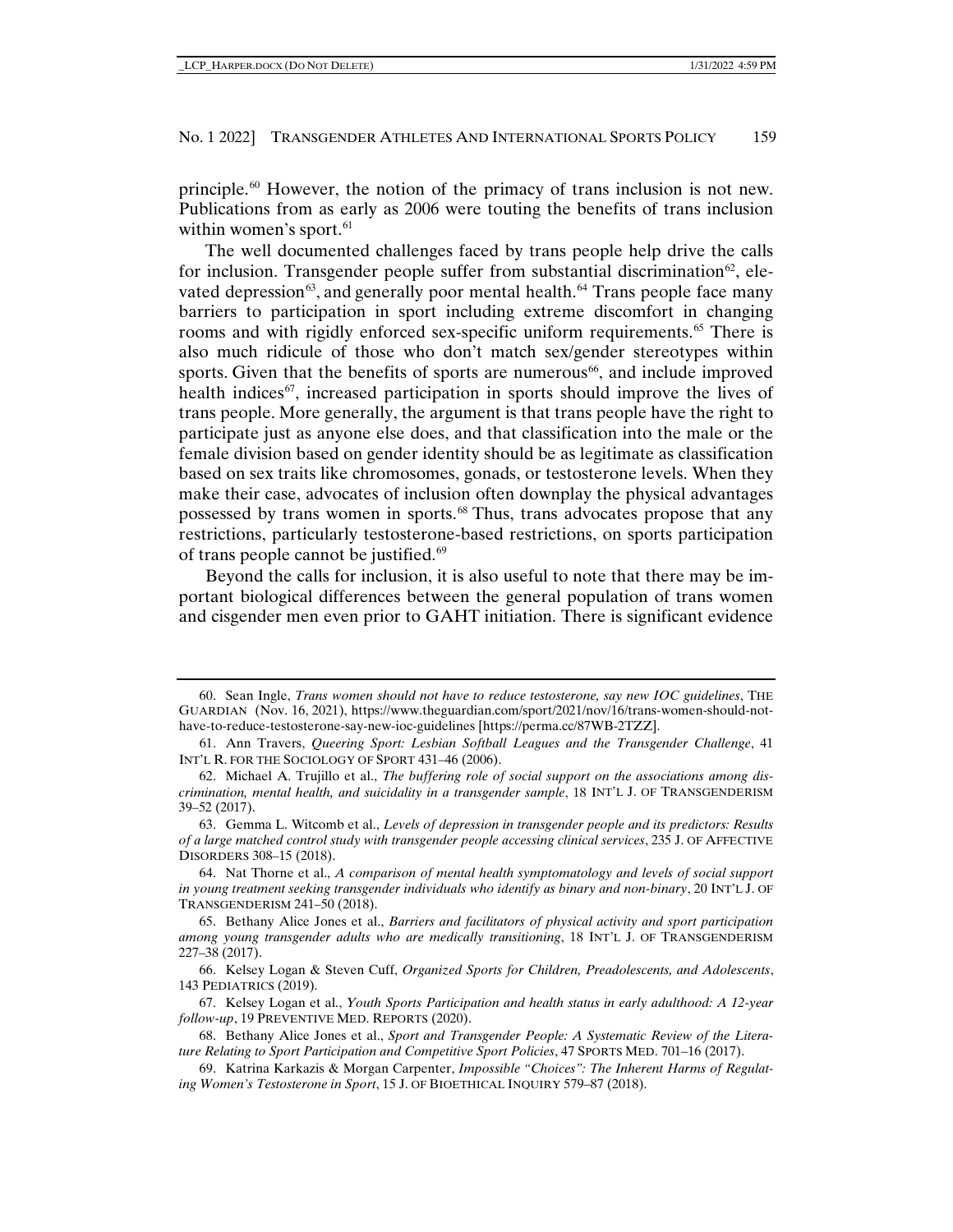that gender identity is largely or perhaps entirely biological.<sup>[70](#page-9-0)</sup> Hence transgender women are never wholly biologically male. There may also be physical differences between non-athletic transgender women and cisgender men prior to GAHT initiation. For instance, hand grip strength of non-athletic trans women pre-GAHT was measured at 10–14% less than that of cisgender men in two studies.<sup>[71](#page-9-1)</sup> Additionally, an analysis of the height and weight of nonathletic trans women taken from eleven studies reviewed in two papers  $^{72,73}$  $^{72,73}$  $^{72,73}$  $^{72,73}$ , reveals that although trans women reach full adult male height, their body masses may be less than cisgender men,<sup>74</sup> and may be closer to the body masses of cisgender women. Both the reduced strength and body mass of pre-GAHT nonathletic trans women versus cisgender men can be explained by a combination of the gender identity of trans women and their lack of physical exercise. It is true that data taken from studies on non-athletic trans people are a poor substitute for data obtained from athletes. It is also true that employing data from cisgender men to explain the performance of transgender women<sup>[75](#page-9-5),[76](#page-9-6)</sup> is a poor proxy, hence there is a pressing need for data gathered specifically from athletic trans women.

<span id="page-9-2"></span><span id="page-9-1"></span><span id="page-9-0"></span><sup>70.</sup> Aruna Saraswat, Jamie D. Weinand & Joshua D. Safer, *Evidence supporting the biologic nature of gender identity*, 21 ENDOCRINE PRAC. 199–204 (2015).

<sup>71.</sup> Harper et al., *supra* note 53.

<sup>72.</sup> *Id.*

<sup>73.</sup> Hilton & Lundberg, *supra* note 8.

<sup>74.</sup> *See* Table 1.

<span id="page-9-5"></span><span id="page-9-4"></span><span id="page-9-3"></span><sup>75.</sup> *Girls' and Women's Sports*, COALITION FOR BIOLOGICAL REALITY, https://coalition4biologicalreality.org/elementor-540/ [https://perma.cc/Q6KE-X4WF].

<span id="page-9-6"></span><sup>76.</sup> *Transgender Sport Policy in Female Sport*, FAIR PLAY FOR WOMEN (2021), https://fairplayforwomen.com/campaigns/sports-campaign/ [https://perma.cc/6ZU4-VUCD].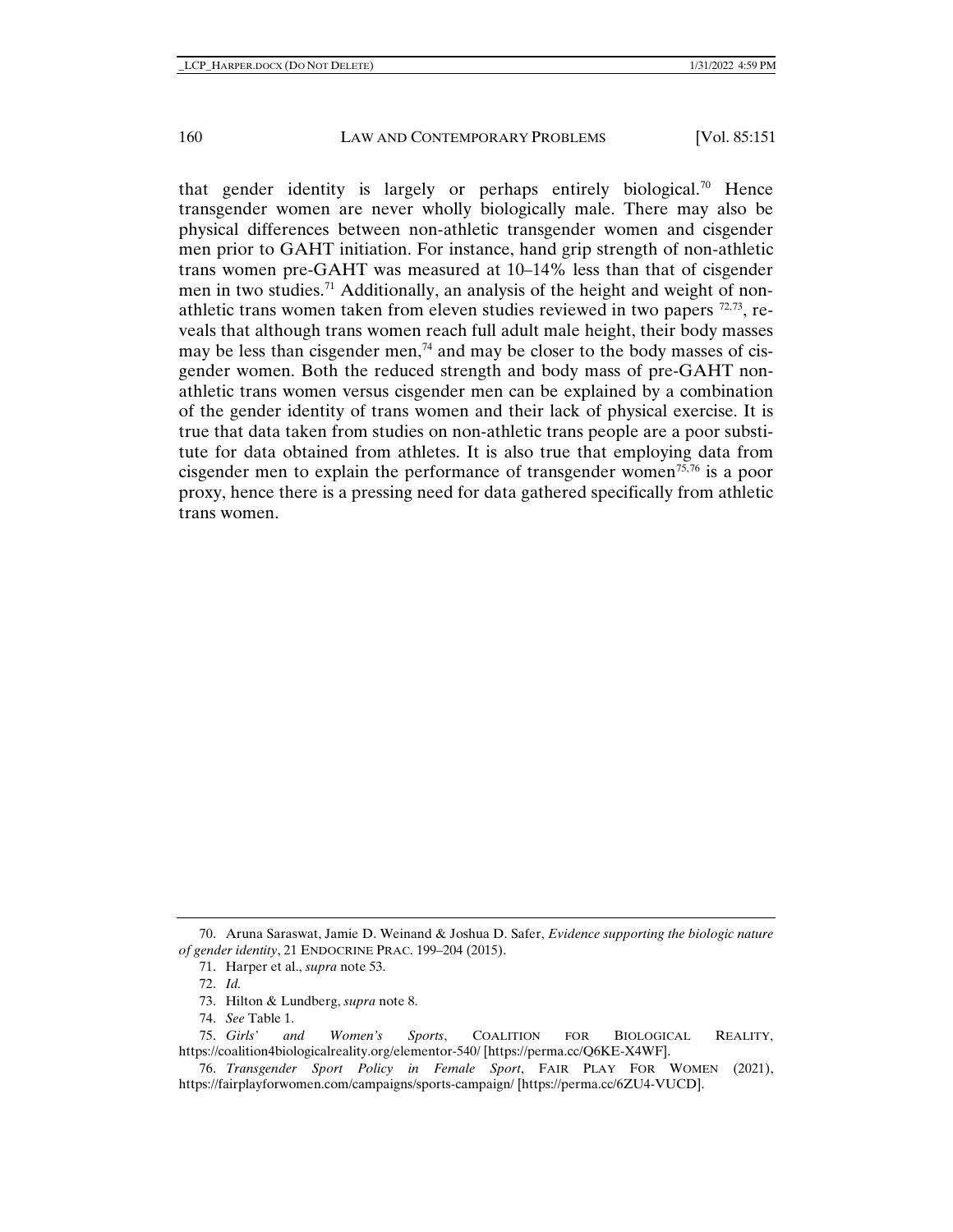| Country   | Authors,                                   | No. | TW     | TW     | CM       | CM        | CW       | CW       |
|-----------|--------------------------------------------|-----|--------|--------|----------|-----------|----------|----------|
|           | publication                                | TW  | Height | Weight | Height   | Weight    | Height   | Weight   |
|           | date                                       |     | (cms)  | (Kgs)  | $(cms)*$ | $(Kgs)$ * | $(cms)*$ | $(Kgs)*$ |
| IT        | Gava et<br>al.,2016 <sup>77</sup>          | 40  | 176    | 70.2   | 177      | 83.6      | 164      | 67.0     |
| BE        | Auer et al.,<br>$2018^{78}$                | 45  | 177    | 75.8   | 181      | 87.8      | 165      | 70.0     |
| BE        | Auer et al.,<br>201679                     | 20  | 180    | 78.5   | 181      | 87.8      | 165      | 70.0     |
| BE        | Wierckx et al.,<br>201480                  | 53  | 178    | 76.4   | 181      | 87.8      | 165      | 70.0     |
| BE        | Lapauw et al.,<br>200881                   | 23  | 175    | 75.0   | 181      | 87.8      | 165      | 70.0     |
| NL        | Defrayne et al.,<br>201982                 | 239 | 179    | 72.8   | 183      | 87.4      | 169      | 72.3     |
| NL        | Klaver et al.,<br>201883                   | 179 | 179    | 76.7   | 183      | 87.4      | 169      | 72.3     |
| NL        | Gooren&<br>Bunck, 2004 <sup>84</sup>       | 19  | 178    | 69.9   | 183      | 87.4      | 169      | 72.3     |
| NL        | Van Caenegem<br>et al., 2015 <sup>85</sup> | 49  | 178    | 80.8   | 183      | 87.4      | 169      | 72.3     |
| NO        | Haraldsen et<br>al., 2007 <sup>86</sup>    | 12  | 179    | 81.0   | 180      | 89.1      | 166      | 72.6     |
| <b>SE</b> | Wiik et al.,<br>$2019^{87}$                | 11  | 180    | 73.0   | 180      | 86.8      | 166      | 70.0     |

Table 1 Height and weight of trans women (TW), cis men (CM), and cis women (CW) in 5 countries

\* Height and weight data on men and women (World data, 2020)

IV

# TRANSGENDER POLICIES OF THREE GOVERNING BODIES

The 2021 IOC transgender framework can be classified as inclusive, the existing policy of World Rugby can be classified as exclusive, while the policy of World Athletics can be classified as inclusive but restrictive. This section will critically examine the three policies using published data and the previous sections of this essay.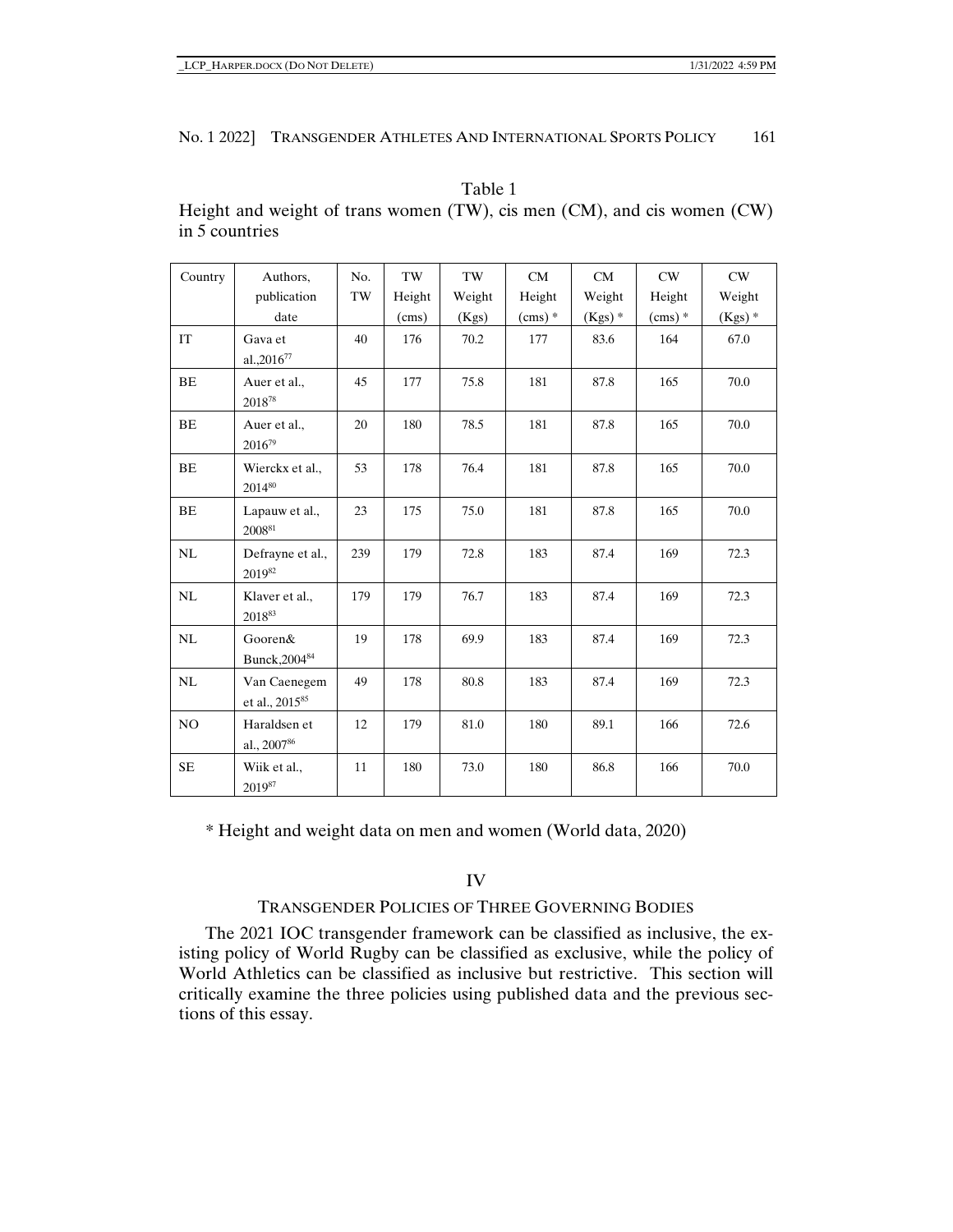The 2021 IOC framework emphasized inclusion, $\frac{7}{7}$  after previously suggesting that the 2016 guidelines prioritizing "fairness" for female athletes as no longer "fit for purpose".<sup>[78](#page-11-1)</sup> The framework also claims that there should be no presumption of advantage held by transgender athletes, and that no sporting federation should place any restrictions on trans athletes without "robust and peer reviewed research".[79](#page-11-2) The IOC also abandoned its commitment to the use of testosterone levels as the basis for determining eligibility for the female category, This policy shift will probably come at the cost of meaningful competition for all women. The IOC's new framework reflects its own institutional policy preferences; it recognizes that only the individual federations have the power to establish eligibility rules. However, the voice of the IOC is itself influential, if for no other reason than that it holds the purse strings for federations that are not fully self-funded.

Given that rugby is a collision sport, it is reasonable that its governing body should be concerned with safety as well as competition level when transgender and cisgender players face one another. Prior to 2020, World Rugby allowed post-GAHT trans women to compete in the women's category. After consultation with a panel of experts holding diverse opinions concerning trans athletes in February 2020,<sup>[80](#page-11-3)</sup> World Rugby rendered its verdict later that year. The heart of the argument used by World Rugby to ban trans women from the women's category consisted of calculations asserting that there is a 20–30% increased risk when a ball carrier of typical female mass is tackled by a ball carrier of typical male mass.<sup>[81](#page-11-4)</sup> The two important metrics in collision calculations are mass and speed. World Rugby stated that the increased risk of trans women tackling cis women was primarily based on larger mass. Although World Rugby has banned trans women from the women's category in international level matches, several of the unions (as the national governing bodies are called) have failed to follow suit.<sup>82</sup> At this point, it is not clear if any trans women have been prevented from playing in the women's category of rugby because of the World Rugby ruling, but some have surely left the sport. World Rugby have also announced their willingness to fund research on transgender rugby players.<sup>[83](#page-11-6)</sup>

<sup>77.</sup> IOC, *supra* note 14.

<span id="page-11-1"></span><span id="page-11-0"></span><sup>78.</sup> Sean Ingle, *IOC admits guidelines for transgender athletes are not fit for purpose*, THE GUARDIAN (July 30, 2021), https://www.theguardian.com/sport/2021/jul/30/ioc-admits-guidelines-fortransgender-athletes-are-not-fit-for-purpose [https://perma.cc/2FSB-M33M].

<sup>79.</sup> IOC, *supra* note 14

<span id="page-11-3"></span><span id="page-11-2"></span><sup>80.</sup> Nancy Gillen, *World Rugby Holds Landmark Workshop on transgender policy*, INSIDE THE GAMES (2020), https://www.insidethegames.biz/articles/1091178/world-rugby-transgender-workshop [https://perma.cc/7ESK-ZJE2].

<sup>81.</sup> World Rugby, *supra* note 16.

<span id="page-11-5"></span><span id="page-11-4"></span><sup>82.</sup> Emma Powys Maurice, *Rugby Football Union rejects ban on trans women and reiterates commitment to LGBT+ players in blow to World Rugby*, PINK NEWS (Oct. 14, 2020), https://www.pinknews.co.uk/2020/10/14/rugby-football-union-transgender-women-cisgender-teamsworld-rugby-guidelines/ [https://perma.cc/Q2SF-E3BZ].

<span id="page-11-6"></span><sup>83.</sup> World Rugby states that one of its research priorities is the topic of transgender participation at the secure site, WORLD RUGBY, *available at* https://worldrugby.fluxx.io/user\_sessions/new.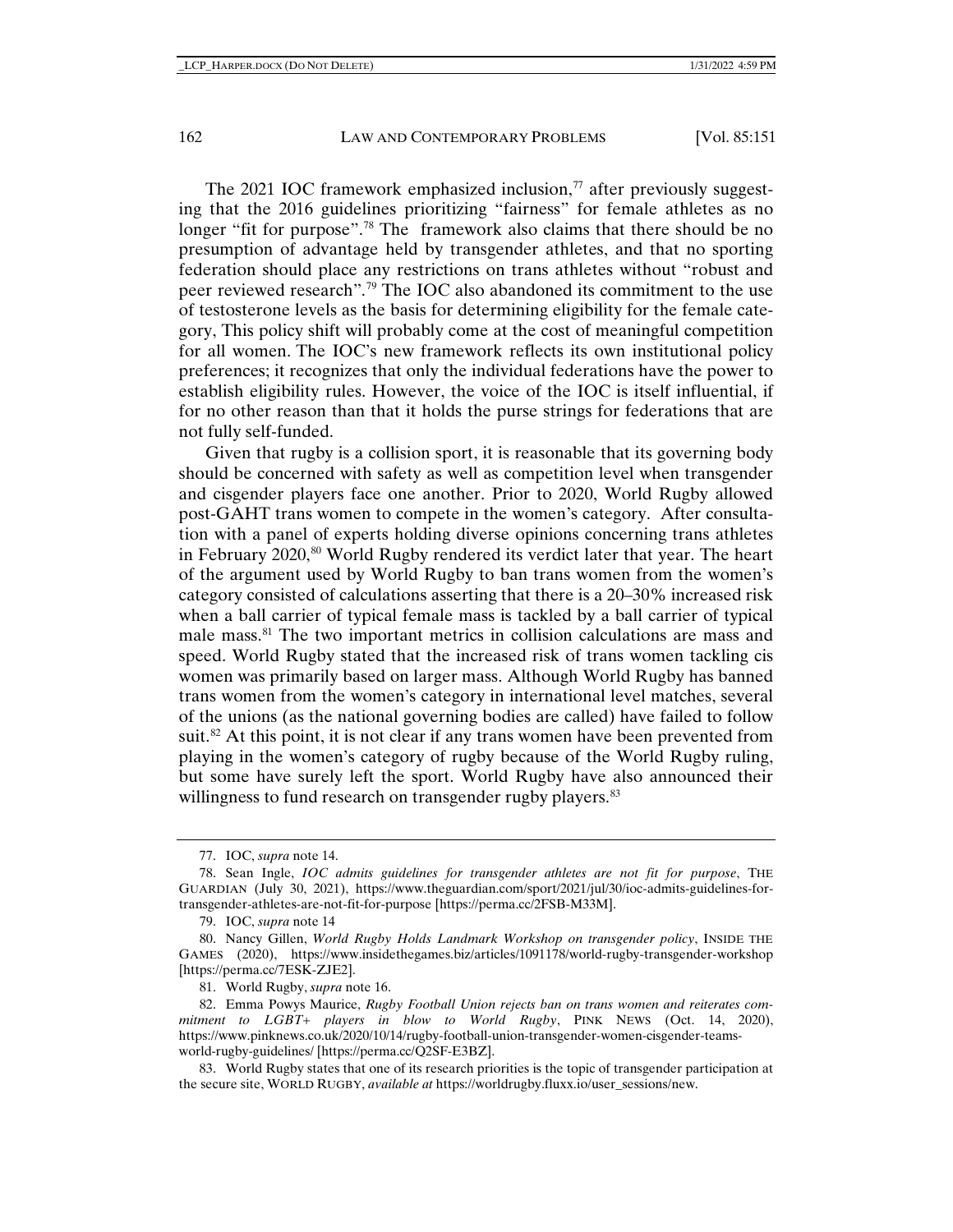World Athletics has a long history on eligibility issues for the female category, although most of their efforts have revolved around intersex rather than transgender athletes.<sup>[84](#page-12-0)</sup> In 2011 the organization instituted a testosterone-based policy for trans athletes<sup>[85](#page-12-1)</sup> and issued an updated policy in 2019.<sup>[86](#page-12-2)</sup> The 2019 policy requires trans women to maintain a testosterone level below 5 nmol/L for 12 continuous months, as determined by liquid chromatography-mass spectrometry (LC-MS) methods, prior to competing in the women's category, and to continue to keep testosterone below 5 nmol/L as long they compete in the women's category. $87$  The organization also suggests that those trans athletes who are competing below national levels of the sport could face "less stringent eligibility requirements".[88](#page-12-4) Dr Stéphane Bermon who is the director of the World Athletics Health and Science Department has been active in research on intersex and transgender athletes. He was one of the co-authors of the paper that recom-mended a testosterone limit of 5 nmol/L using LC-MS methodology.<sup>[89](#page-12-5)</sup> This limit of 5 nmol/L matches the upper testosterone level that can be achieved by cisgender women with a relatively common condition known as polycystic ovary syndrome.<sup>[90](#page-12-6)</sup> If one allows cisgender women to compete with a testosterone level of 5 nmol/L, then it is reasonable to also allow transgender women the same testosterone level in competition.

That three such disparate transgender policies could be enacted within two years by three major international governing bodies might seem surprising. However, given the divisiveness of the topic, the lack of definitive data, the differing nature of the sports involved, and the motivations of the decision-makers in each sport, the resulting policy divergence is understandable. It is certainly reasonable that World Rugby would devise the most restrictive policy of the three organizations given the propensity for injury within the sport, and the safety concerns of the organization. The IOC has different priorities. The Olympic charter prohibits "discrimination of any kind"[91](#page-12-7) and that dictum is perceived by some as allowing trans athletes to compete based on gender identity. I think there are flaws in the policies of both the IOC and World Rugby.

World Rugby's concern over safety issues regarding trans women in the sport is justified. On average non-athletic trans women are taller, bigger, and

<span id="page-12-0"></span><sup>84.</sup> Katrina Karkazis et al., *Out of Bounds? A Critique of the New Policies on Hyperandrogenism in Elite Female Athletes*, 12 THE AMER. J. OF BIOETHICS 3–16 (2012).

<span id="page-12-1"></span><sup>85.</sup> *Eligibility Regulations for Transgender Athletes*, WORLD ATHLETICS, Sec. 1.3.1, *available at*  https://www.worldathletics.org/download/download?filename=ace036ec-a21f-4a4a-9646-

<span id="page-12-4"></span><span id="page-12-3"></span><span id="page-12-2"></span>fb3c40fe80be.pdf&urlslug=C3.5%20-%20Eligibility%20Regulations%20Transgender%20Athletes. 86. World Athletics, *supra* note 15.

<sup>87.</sup> *Transgender Regulations*, *supra* note 96 at Sec. 3.2.

<sup>88.</sup> *Id.* at Sec. 2.6.

<sup>89.</sup> Handelsman et al., *supra* note 7.

<sup>90.</sup> *Id.*

<sup>91.</sup> *Olympic Charter*, OLYMPICS.COM (in force as from July 17, 2020),

<span id="page-12-7"></span><span id="page-12-6"></span><span id="page-12-5"></span>https://stillmed.olympic.org/media/Document%20Library/OlympicOrg/General/EN-Olympic-Charter.pdf [https://perma.cc/98W6-CP44].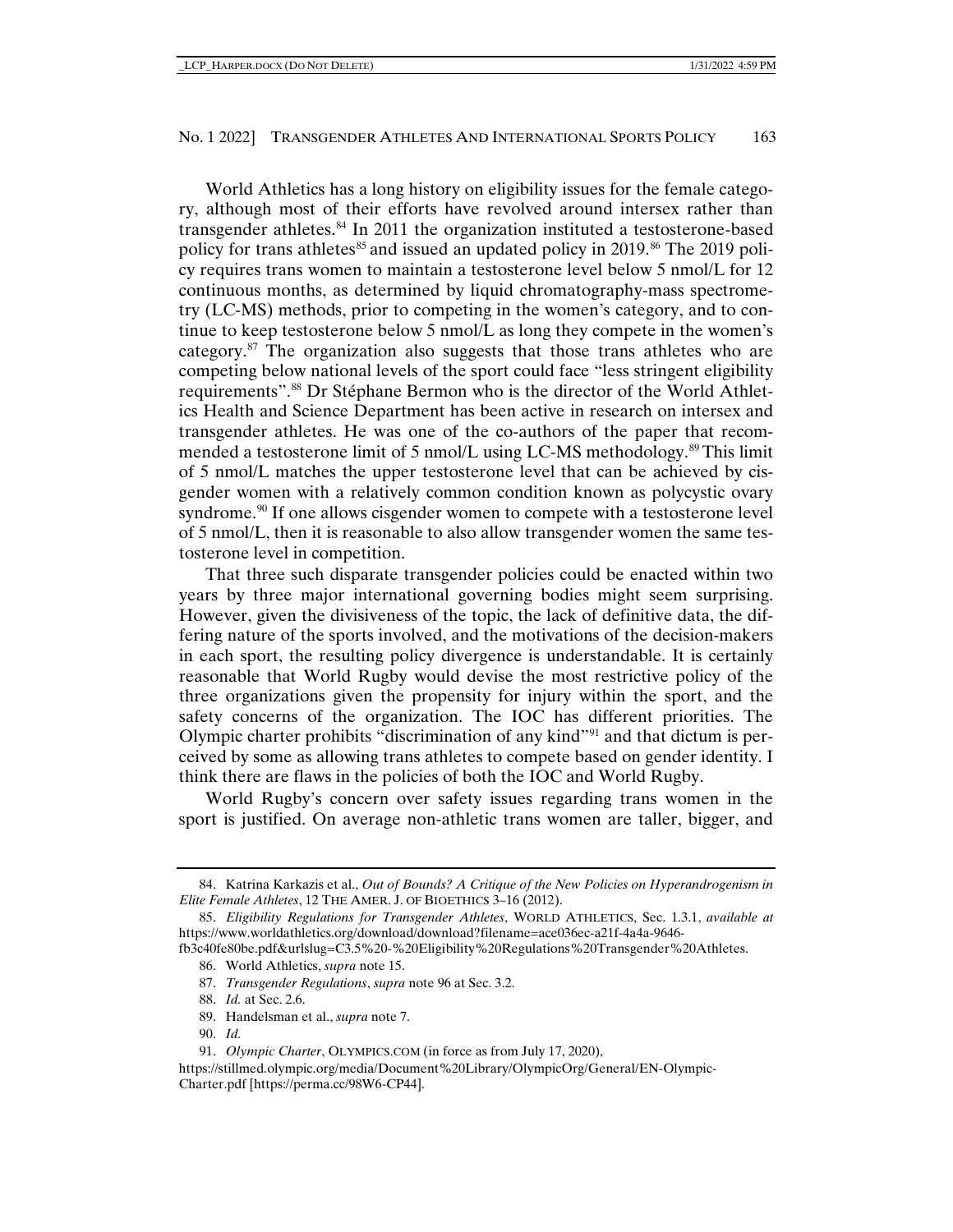stronger that cisgender women, $92$  and the size and strength disparity between trans women and cisgender women may lead to higher injury rates in cisgender women. World Rugby assumed in their collision calculations used to assess the increased injury risk resulting when trans women tackle cisgender women, that trans women have the same mass as cis men. As demonstrated in the previous section of this essay,<sup>[93](#page-13-1)</sup> that assumption is not valid for *non-athletic* trans women, and thus the question is how valid it is for trans women rugby players. The size, speed, and strength of trans women rugby players versus cisgender women rugby players has yet to be determined. Moreover, World Rugby rule makers should have looked beyond the increased risk on a per tackle basis also to the increased risk caused by trans women during a given match, tournament, or league. Given the paucity of trans women in the sport<sup>[94](#page-13-2)</sup> few tackles will be made by trans women leading to a very small overall risk increase. Additionally, there are no comparisons of injury rates in matches in which trans women play versus those matches where trans women do not play. There has also never been an openly trans woman who has qualified for international level rugby matches, and thus there has not been any increase in risk in international matches from allowing trans women into the sport. Hence, prohibiting trans women from playing in international-level women's rugby matches seems to be an extreme reaction to the potential for increased risk.

The IOC's focus on the human rights of transgender individuals in their 2021 framework is laudable. Trans people have been marginalized throughout history and the fact that such a prominent organization has stepped forward to champion trans rights is important. Moreover, the IOC does not determine which athletes are entered into the Olympic Games. Those decisions are made by national and international sporting federations. Lastly, trans women will, in general, maintain their testosterone levels within female norms, mostly through GAHT, regardless of any sports policy, as they are happier, healthier, and less suicidal when they do so. However, it is detrimental to the goal of fair and meaningful competition for all women to allow trans women unrestricted access to women's sport. The suggestion in the 2021 IOC framework that trans women do not have sporting advantages over cisgender women is unfounded. The potential advantages held by trans women who undergo male-type puberty and who do not use GAHT to maintain their levels within female norms are too large to go unchecked. Moreover, the suggestion that sports federations should not place any restrictions on trans women until research is finalized is also untenable. These federations need to make policy in the current time frame and should not wait for definitive research that may take decades. It may be true that few sporting organizations will follow the IOC guidelines, but time will tell.

<sup>92.</sup> Harper et al., *supra* note 53.

<sup>93.</sup> *See* Table 1.

<span id="page-13-2"></span><span id="page-13-1"></span><span id="page-13-0"></span><sup>94.</sup> The RFU (English governing body) reported that fewer than 10 of 600,000 English women playing rugby were transgender at the World Rugby workshop.